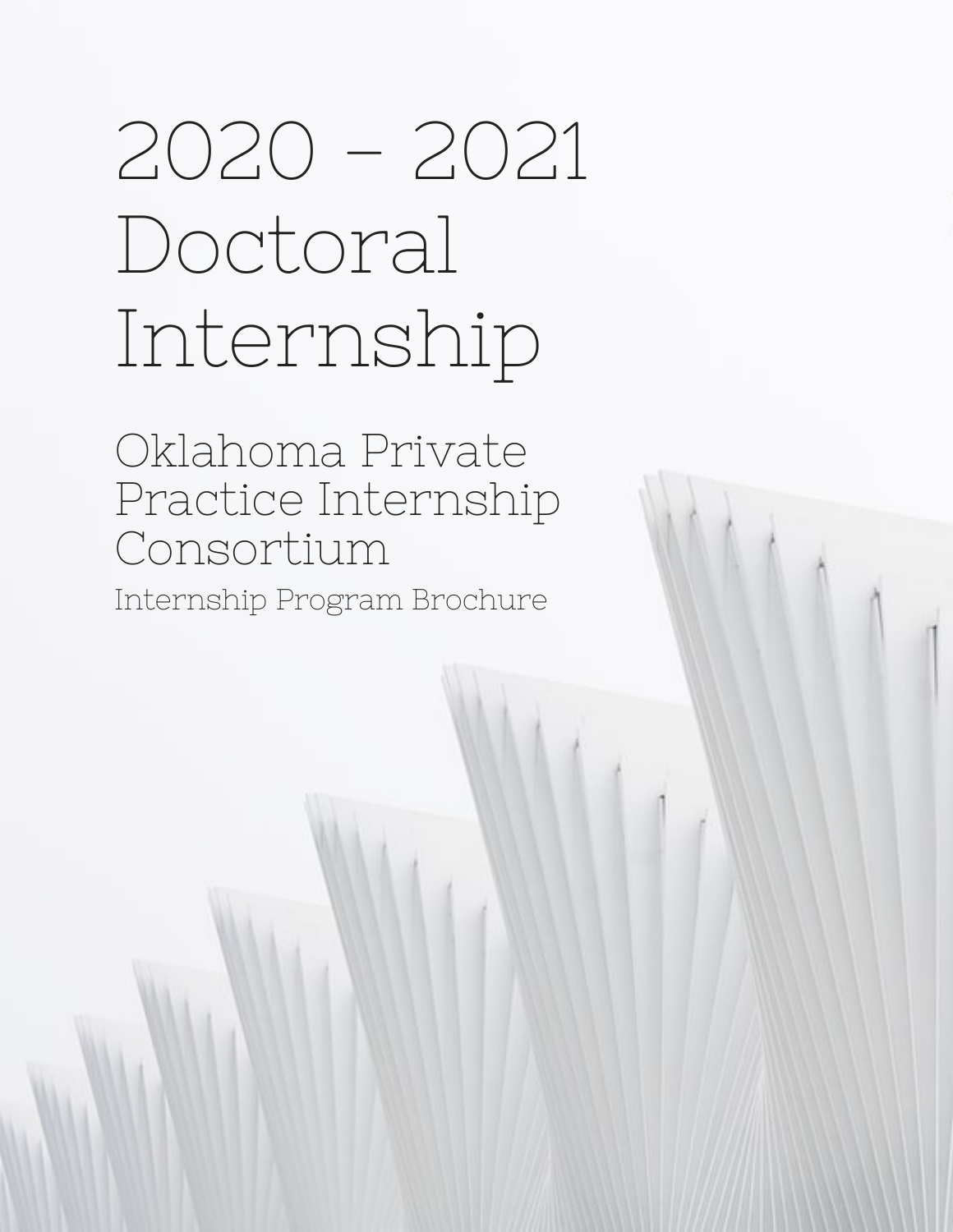## Table of Contents

- 3 Internship Goal and Aim
- 4 Internship Training Model
- 5 Training Leadership
- Training and Supervision Practica and Academic Preperation Requirements 6
- 7 Training Sites
- 10 Annual Stipend and Benefits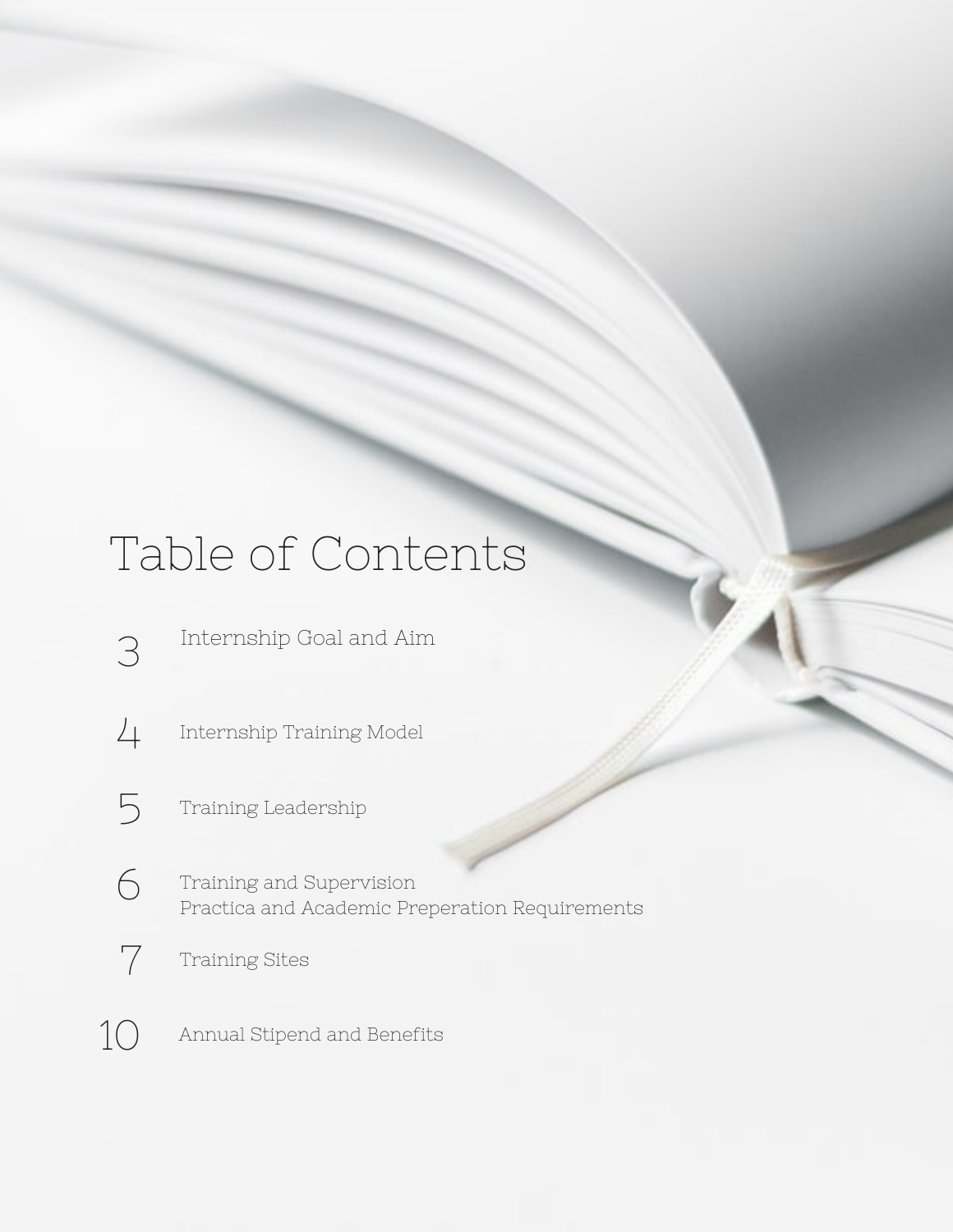### Internship Goal and Aim

#### Internship Goal

It is the goal of the Oklahoma Private Practice Internship Consortium (OPPIC) is to create a high quality, training program in Oklahoma to train psychologists to deliver evidence based services within the state. Currently there are a limited number of internships in the state of Oklahoma. The lack of internships limits the number of applicants available for licensure in the state of Oklahoma and limits retention of trained professionals. It is the goal of the program to create a program that will lead to retention of qualified professionals in the state, improve the quality of services provided in Oklahoma, and reduce current wait lists.

#### Internship Program Aim

The aim of the OPPIC internship program is to prepare psychology interns to provide evidence based, ethical, and competent services in the delivery of health service psychology with children and adolescents.

The program is a partnership between Oklahoma Pediatric Therapy Center - Behavioral Department, Cornerstone Behavioral Health and Pediatric Therapies, and Oklahoma State University School Psychology Graduate Program – OTISS Project.

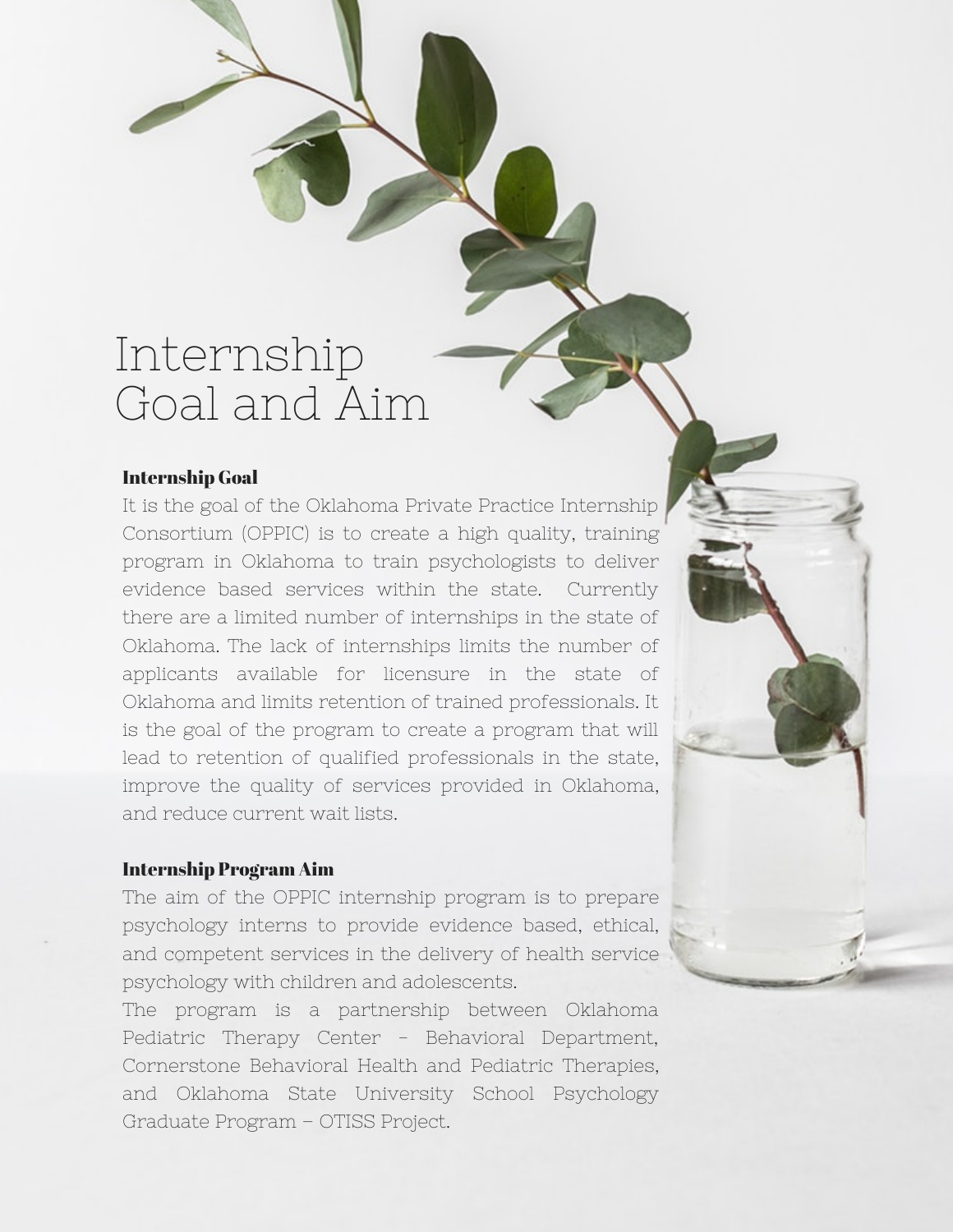### INTERNSHIP TRAINING MODEL

Training will be provided through a combination of directly supervised clinical field experiences in direct client service and scholarly activities. The intern will be exposed to the following training experiences:

- Individual and group supervision
- Didactic Seminars covering consultation supervision, diversity, ethics, and professional development.
- Presentation of clinical work to faculty, colleagues, and peers
- Completion of two of 2 clinical case studies during the course of the internship year applying the principles of the scientific model for evaluating treatment outcomes and the conduct of ethical scientifically valid research.
- Presentation of 1 program evaluation during the course of the internship year that uses established research methodologies.
- Interns must complete a minimum of 2000 hours of training with at least 25% of their time in face-to-face contact with clients.
- Interns will be responsible for maintaining weekly logs of supervision, didactic training, face-to-face contact and other clinical activities.

The program follows a scientist-practitioner model and the use of empirically supported methods for the development and evaluation of treatment. The OPPIC treatment model is heavily grounded in the field of applied behavior analysis and may include behavior assessment, function-based intervention, and skill acquisition.

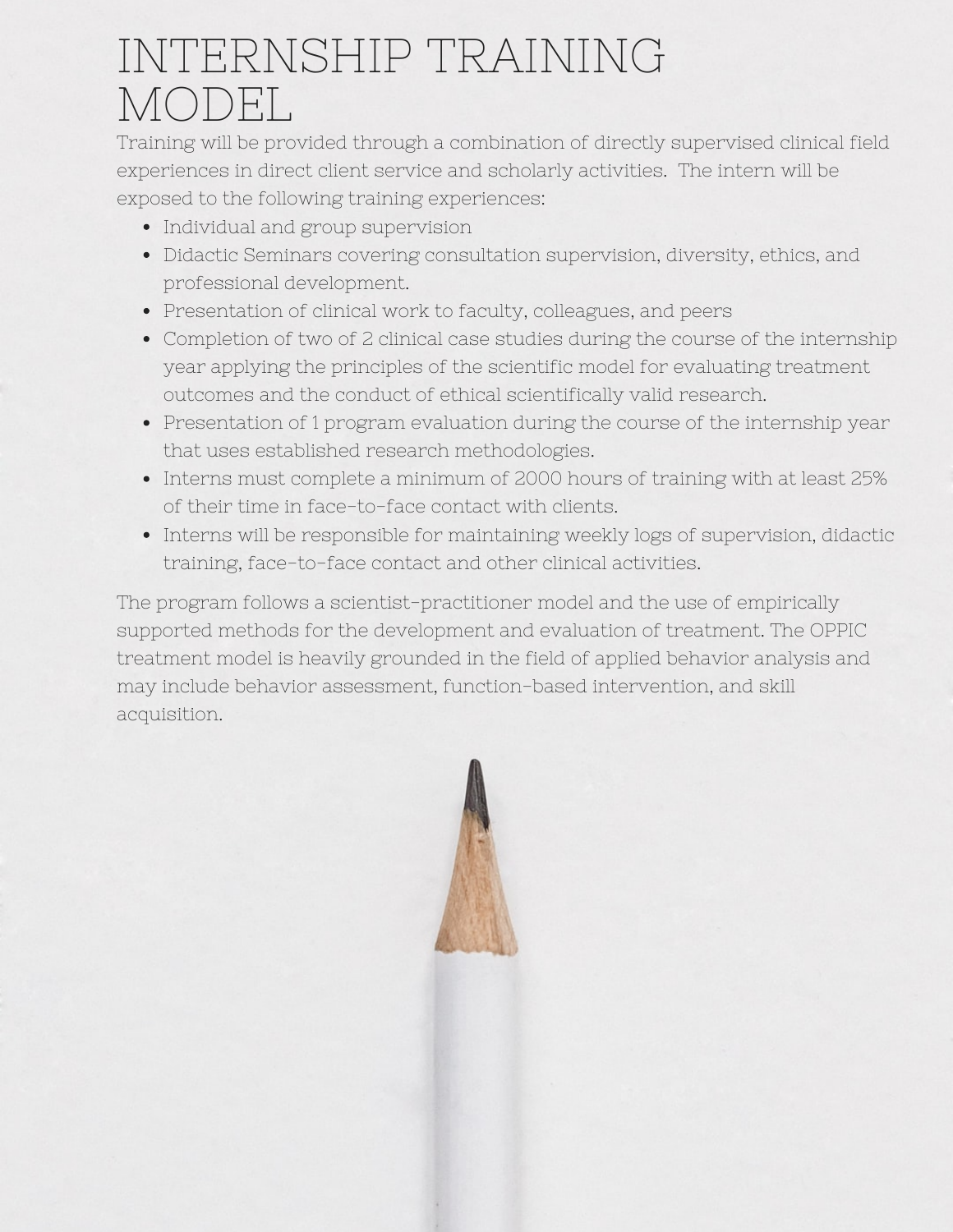# TRAINING LEADERSHIP

#### Mary Ann Shepherd, Ph.D., HSP, BCBA-D, NCSP Internship Co-Training Director

- Clinical and Research Interests: Treatment of children with autism, assessment and diagnosis of childhood disabilities, parent training, consultation with parents, families, and teachers of children diagnosed with autism.
- Education and Training: Ph.D., Oklahoma State University; Doctoral internship at The May Institute; Postdoctoral Fellowship at Johns Hopkins University School of Medicine, Department of Pediatrics and the Kennedy Krieger Institute Department of Behavioral Psychology. Licensed Psychologist, Board Certified Behavior Analyst, National Certified School Psychologist.





#### Lindsey Bardwell, Ph.D., HSP, BCBA-D Internship Co-Training Director

- Clinical and Research Interests: Treatment of children with autism, assessment and diagnosis of childhood disabilities, parent training, consultation with parents, families, and teachers of children diagnosed with autism.
- Education and Training: Ph.D., Oklahoma State University; Doctoral internship at Florida State University – Multi-Disciplinary Center (FSU-MDC); Postdoctoral Fellowship at Moore Autism Center and at Johns Hopkins University School of Medicine, Department of Pediatrics and the Kennedy Krieger Institute Department of Behavioral Psychology. Licensed Psychologist, Board Certified Behavior Analyst

#### Gary Duhon, Ph.D., BCBA-D OTISS Supervisor

- Clinical and Research Interests: Assessment for the purpose of treatment of academic and behavioral concerns. Identifying adequate treatment levels to support response to therapy and evaluating the range of supports that produce a therapeutic range.
- Education and Training: Ph.D., Louisiana State University; Doctoral internship at St. John's Parish Public Schools and East Baton Rouge Parish Public Schools. Board Certified Behavior Analyst.

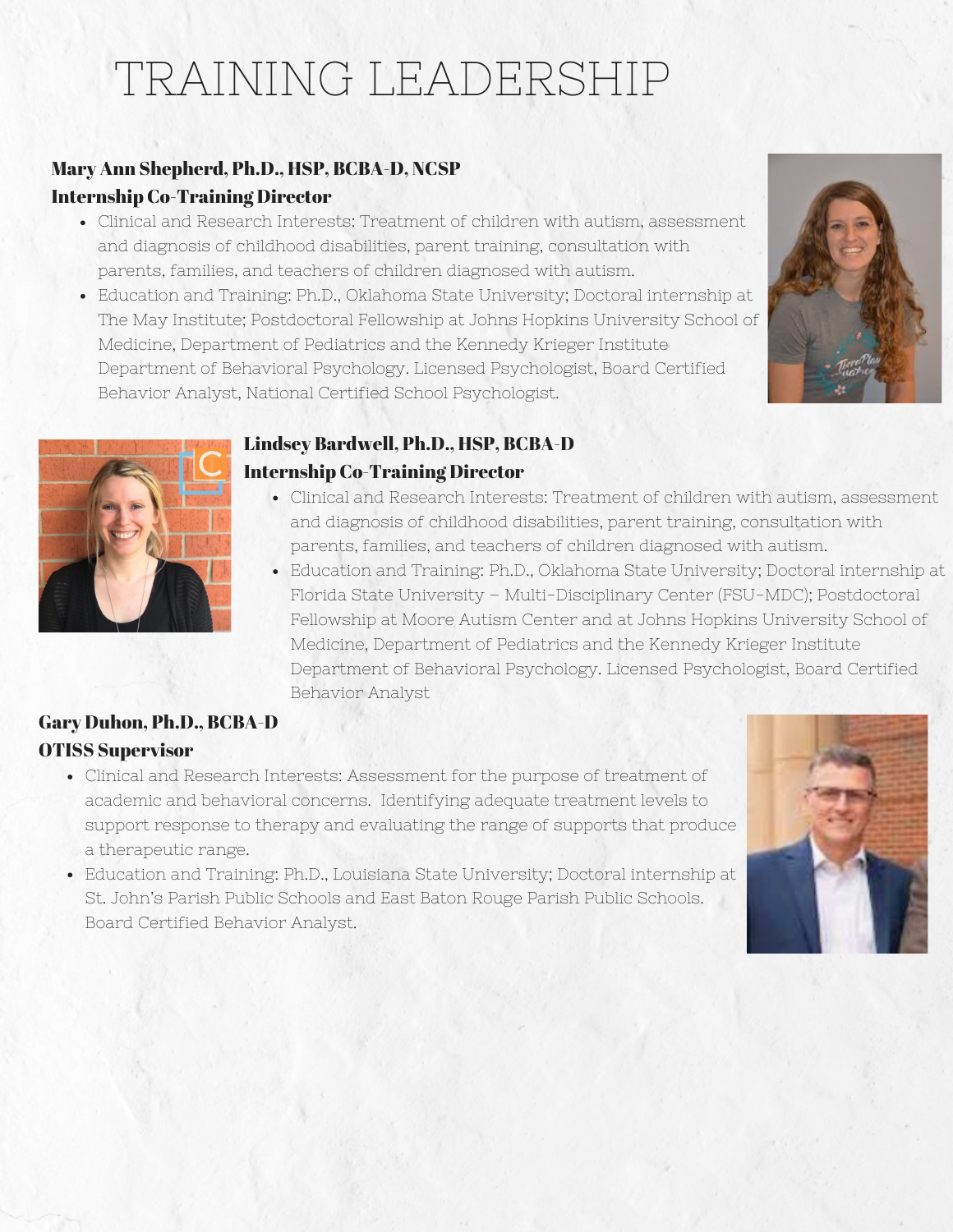# Training Supervision

Individual Supervision: Primary supervisors for interns are licensed by the state of Oklahoma as Health Service Psychologists and as Board Certified Behavior Analysts. Primary supervisors will provide interns with two hours of face-to-face supervision per week. Interns will have the same primary supervisor throughout their internship. Secondary supervisors will be the Co-Director from the other primary site, who is actively involved in the training and professional development experience, as well as group supervision. Interns are expected to prioritize supervision, and to maintain a standing weekly appointment with their supervisor. Both the intern and the supervisor are responsible for ensuring that all required supervision hours are met.

Group Supervision: Interns will receive one hour per week of group supervision with their primary and secondary supervisors who are both licensed Health Service Psychologists. During group supervision, interns will have the opportunity to discuss cases with supervisors and consult with their fellow intern. Other licensed psychologists and trainees are invited to attend Group Supervision, to ensure a rich learning environment. Interns will decide with their primary supervisor which cases would be appropriate for Group versus Individual Supervision.

# Practica and Academic Preparation Requirements



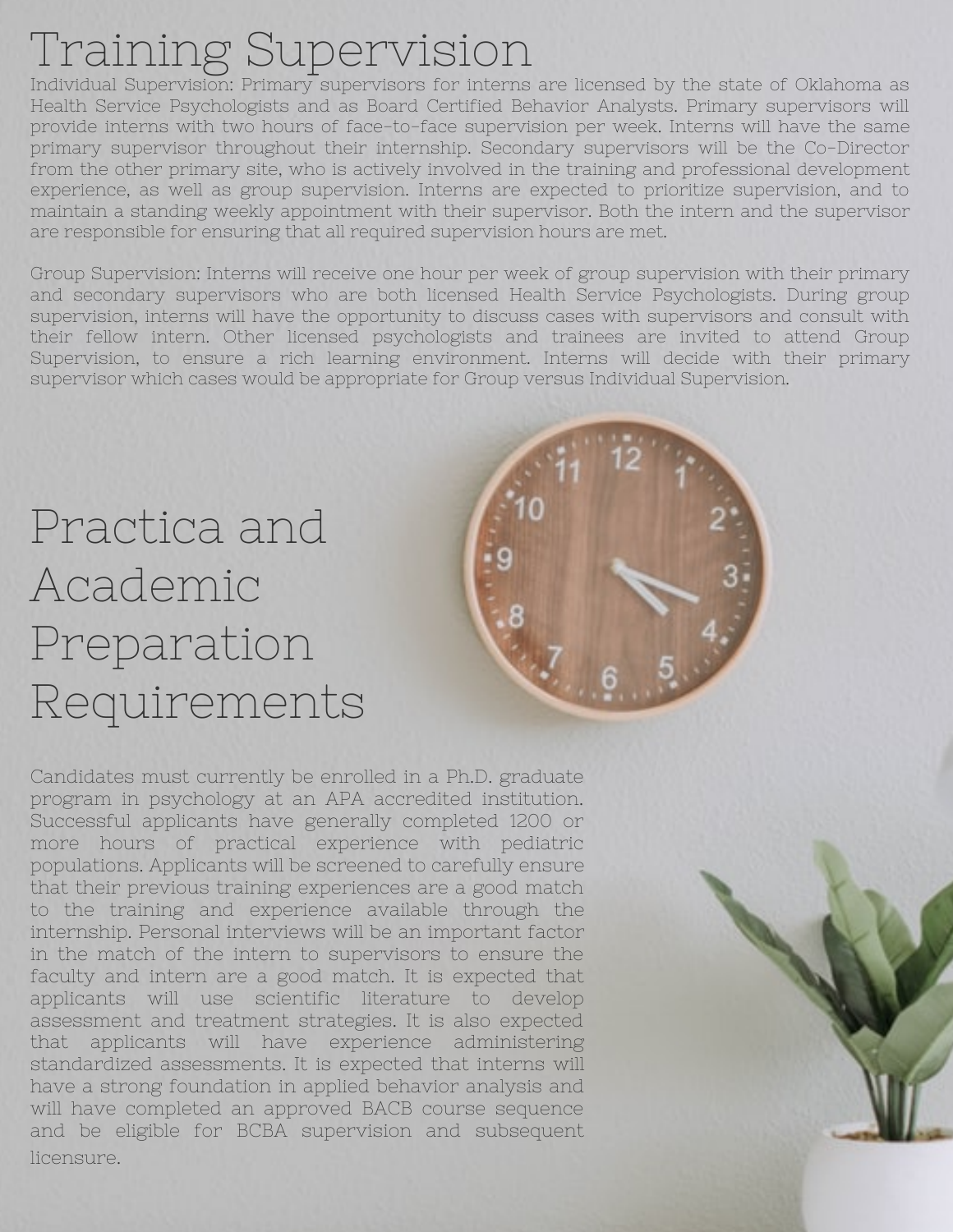## Training Sites

#### Oklahoma Pediatric Therapy Center

ABA Clinic – The goal of the ABA clinic is to provide high quality, individualized ABA therapy to children diagnosed with Autism. Children receive on average five to fifteen hours of therapy per week depending on severity of diagnosis and individual client need/availability. Children receive therapy from a Registered Behavior Technician (RBT) under the supervision of a licensed Behavior Analyst, BCBA-D. The Behavior Analyst is responsible for treatment assessment, treatment planning, goal setting, and supervision of RBT service delivery. Interns will have the opportunity to receive training in the service delivery and supervision of one or more ABA cases depending on intern training goals. The intern will be responsible for initial treatment assessment, treatment planning, service delivery, supervision of the RBT, and reevaluation every 6 months. Standardized assessment measures include but are not limited to the Pervasive Developmental Disorder Behavior Inventory, Vineland 3, Assessment of Basic Language and Learning Skills, Social Responsiveness Scale 2, and Verbal Behavior MAPP.

The intern will receive training in the assessment of treatment goals using behaviorally-based methods such as functional assessment and standardized assessment to assess factors influencing behavior and functional skill deficits. The intern will assume the role of the BCBA for the client, supervision of the RBT, and communication with teachers and caregivers. They will generate measurable treatment goals, create a report detailing, hours of service delivery, treatment goals, and discharge goals. They will provide supervision to RBTs in the delivery of treatment and will evaluate treatment progress, and make databased decisions. The intern will be responsible for completing a re-evaluation of the client every 6 months.

Assessment Clinic – The goal of the Assessment Clinic is to provide comprehensive diagnostic assessments for children and adolescents suspected of having a mental health disorder or disability. Interns will be responsible for conducting a thorough background interview, administering standardized assessments, scoring and analyzing assessment data, writing a comprehensive assessment report, and delivering feedback to caregivers. The intern will conduct one to two assessments per week depending on intern training goals. Standardized assessments include but are not limited to the Woodcock Johnson IV Cognitive and Achievement Battery, The Vineland 3, The BASC 3, the Autism Diagnostic Observation System, Stanford Binet V, Beck Youth Inventory, Connors 3, and Gilliam Autism Rating Scale.

Behavioral Therapy Clinic – The goal of the Behavior Therapy Clinic is to provide individualized therapy to children and families of children diagnosed with Pediatric Developmental Disabilities and Childhood Mental Health Disorders. The intern will conduct an intake evaluation using functional assessment procedures. The intern will identify 1-2 behaviors to target for initial treatment and develop and train parents in intervention procedures. The intern will conduct follow up appointments to assess response to treatment interventions and target additional behaviors. Interventions will primarily be parent delivered in the community and home setting but the intern may conduct some skill-based intervention in the clinic setting based upon client need. Clients typically attend therapy for 6 or more months but the intern will be responsible for patient discharge, referral, or transfer as treatment warrants. Clients are typically seen weekly or every other week for 30-60 minutes per session. The intern will have a client load of 8-15 clients depending on intern treatment goals.

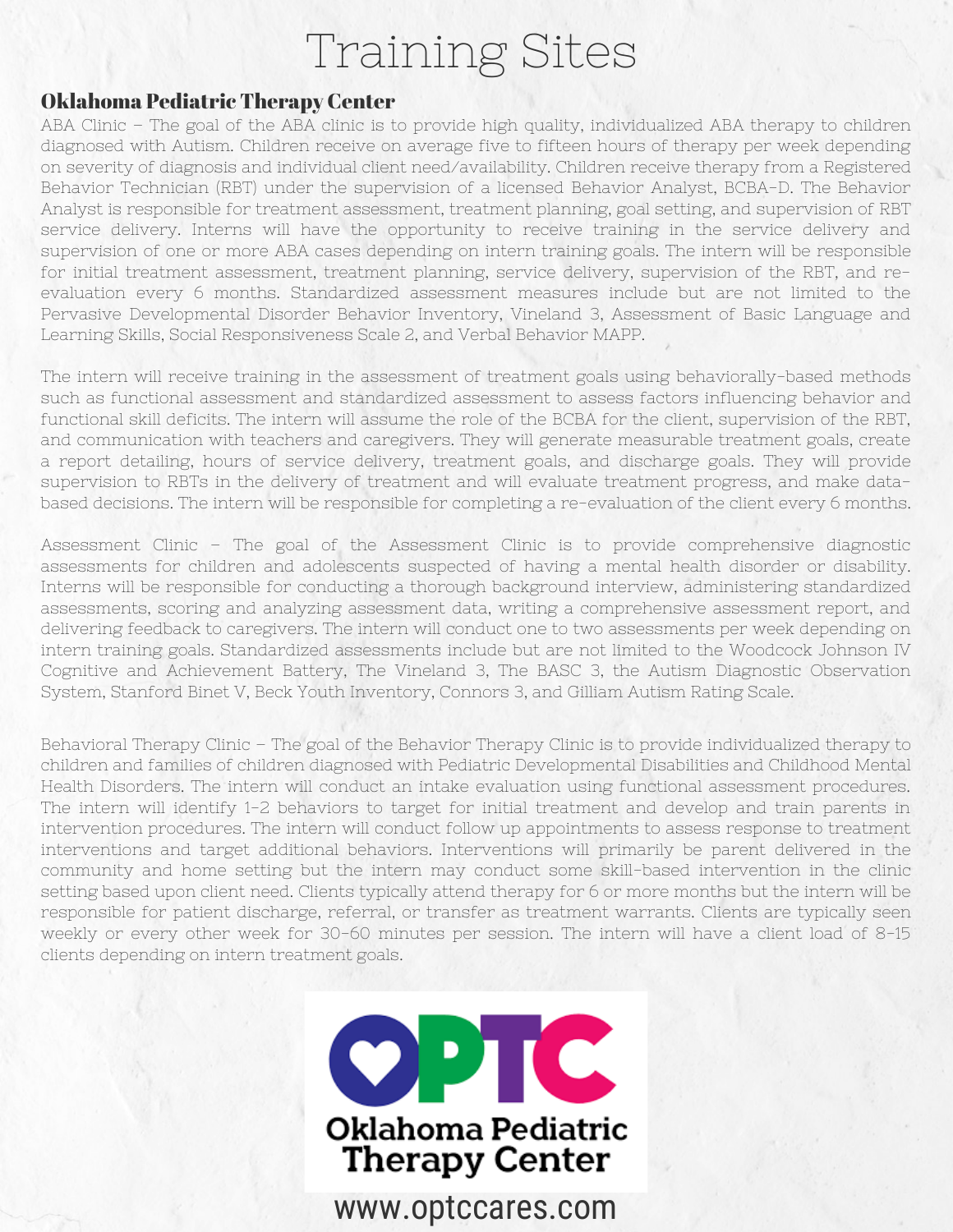#### Cornerstone Behavioral Health and Pediatric Therapies (CSBH)

Cornerstone is a private, interdisciplinary clinic with two locations in the OKC metro area. Clinicians provide psychological evaluations for children ages 2-18 examining concerns of autism spectrum disorder, ADHD, anxiety, depression, and other behavioral disorders. Clinicians also have the opportunity to provide individual & family counseling, Parent-Child Interaction Therapy, and Applied Behavior Analysis. Other services provided in the clinic include Speech and Language Therapy, Occupational Therapy, Feeding Therapy and Social Skills Groups. Interns will have the opportunity to work alongside other disciplines for a more comprehensive training experience and have the ability to work with clients from urban, suburban, and rural Oklahoma. Cornerstone Behavioral Health & Pediatric Therapies is divided into three components: Assessment, Behavior Therapy, ABA – or a combination of all three.

Assessment: Interns will have the opportunity to shadow a licensed psychologist on active cases, assist with the assessment process, and then individually complete an evaluation from start to finish with the psychologist's feedback. After the completion of the training phase, the intern will carry a caseload of 1-2 assessments per week and will be responsible for the diagnostic interview, assessment, scoring of testing materials, comprehensive report writing, a feedback of findings with the parent. The intern will be provided with the unique experience of learning how to bill and be reimbursed from insurance companies within a private practice setting.

Behavior Therapy: Interns will have the opportunity to shadow a licensed psychologist on active cases and assist with treatment planning and assessment of progress towards treatment goals. After the training period, the intern will be assigned 8-10 behavior therapy clients. The intern will be responsible for the intake, identification of problem behaviors, functional assessment, treatment planning, and scheduling follow up appointments. The clinical orientation of behavior therapists at Cornerstone is heavily rooted in ABA. As such, the intern will have the opportunity to be supervised by a BCBA-D.

ABA Clinic – Cornerstone Behavioral Health & Pediatric Therapies has two separate ABA clinics (Edmond and MWC). Each clinic is supervised by a Board Certified Behavior Analyst. Children receive several hours of intensive ABA in the clinic, some hours in the home, and some in the school setting. Interns interested in more intensive ABA will be provided the opportunity to work alongside BCBAs as well as their primary

one

www.cornerstoneok.org/

BEHAVIORAL HEALTH PEDIATRIC THERAPIES

ornerst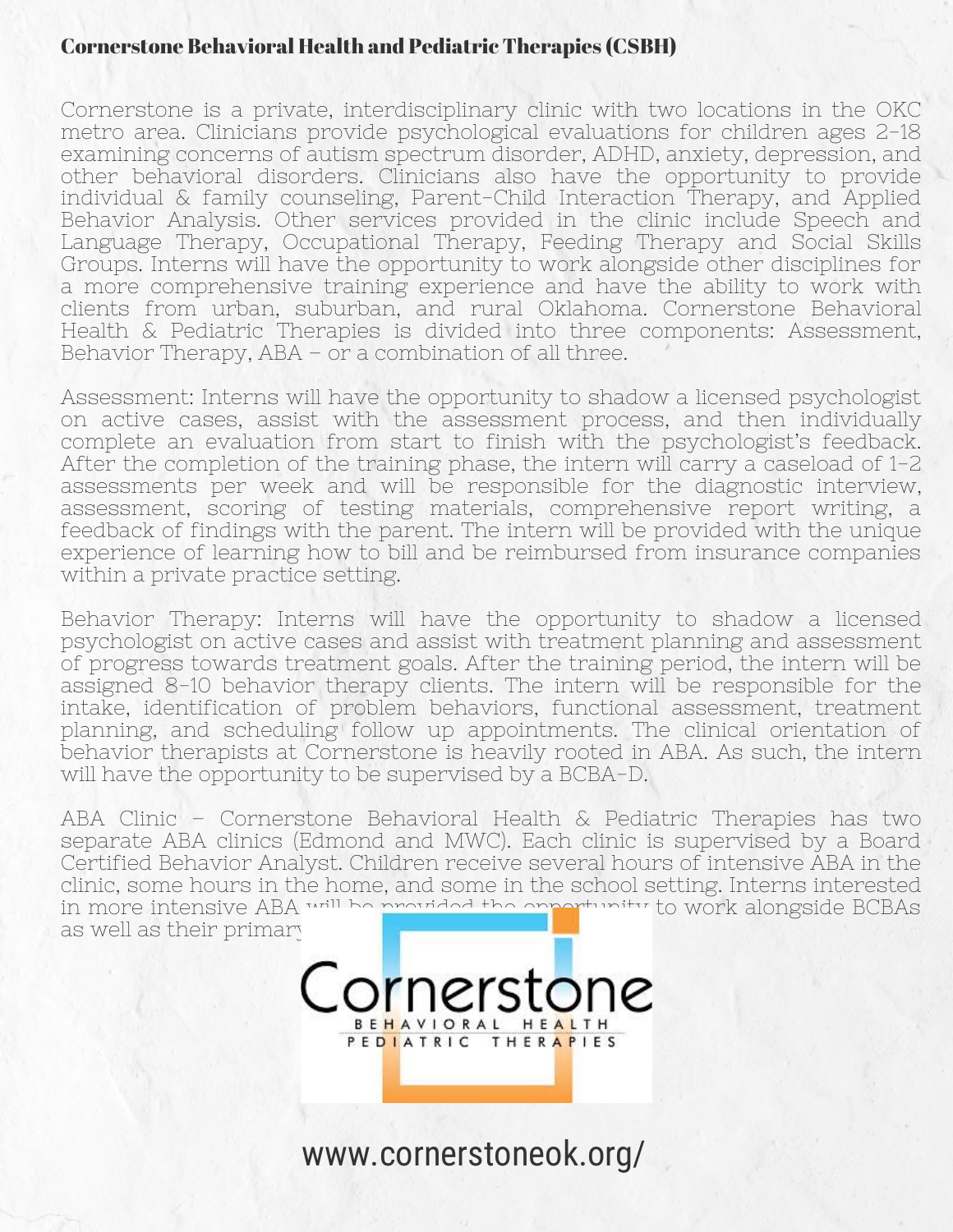#### The Oklahoma Tiered Intervention System of Support Project (OTISS)

The Oklahoma Tiered Intervention System of Support, OTISS, is Oklahoma's intervention model for identifying and addressing academic and behavioral difficulties that interfere with PreK-12 student success. This model was developed by the 2011 Oklahoma State Personnel Development Grant II (OK SPDG II), a grant to the Oklahoma State Department of Education from the U.S. Department of Education; it continues to be supported by the 2017 State Personnel Development Grant III (SPDG III). The primary goal of OTISS is to improve student academic and behavioral outcomes using research-based interventions matched to the needs and levels of students. Critical components of OTISS include: Leadership, Teaming, Professional Development, Universal Screening/Benchmarking, Tiered Interventions, Progress Monitoring, Data-Based Decision Making, and Family Engagement.

Through OTISS, the intern will serve as an external site coach to schools participating in the OTISS grant. The intern will assist schools in implementing MTSS for reading, math, writing, and behavior. The intern will also assist the school in program evaluation. The intern will report site progress back to an oversight committee and to other site coaches. The intern will attend didactic training once weekly through the OTISS project.



www.otiss.net